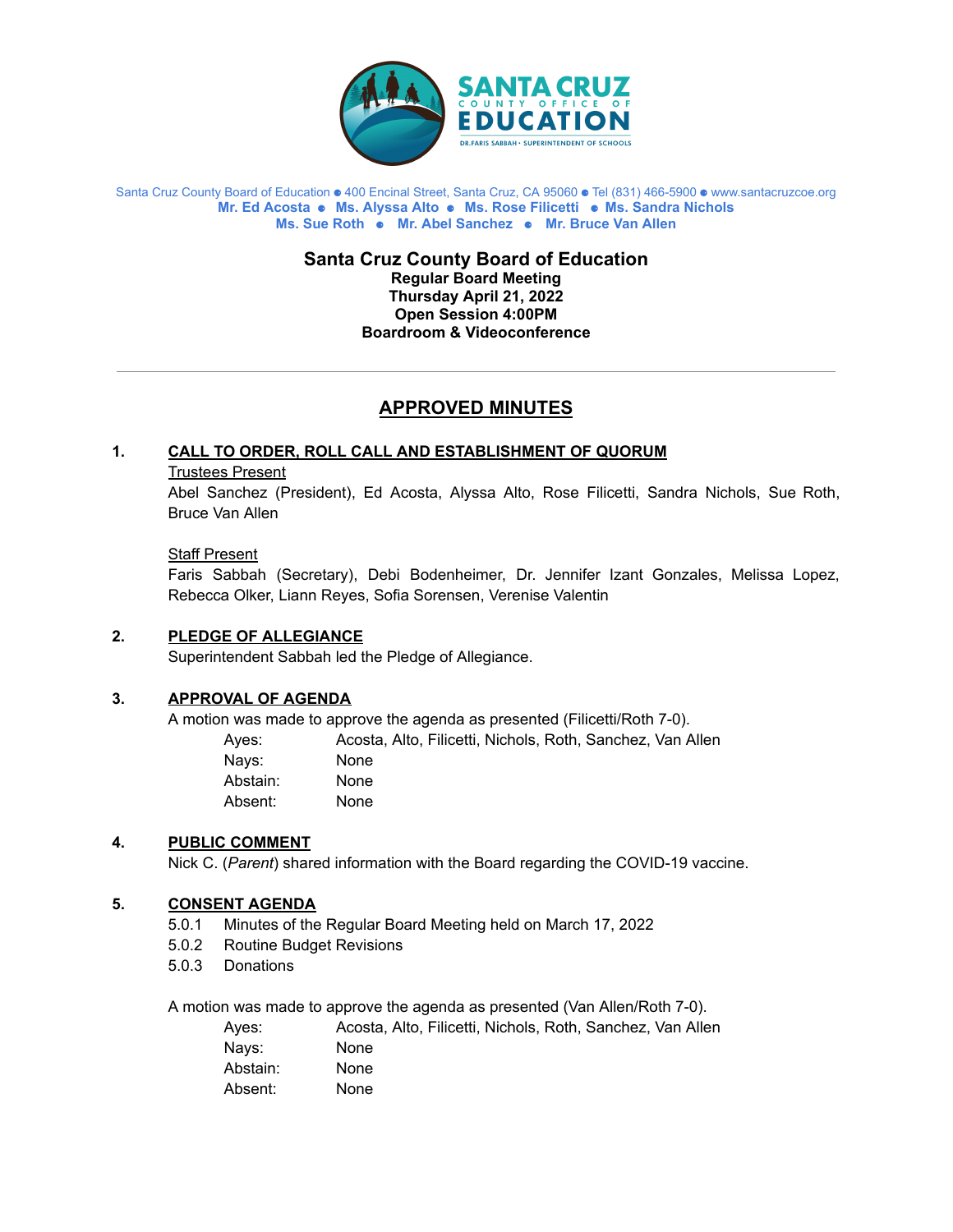Santa Cruz County Board of Education Minutes, Regular Meeting April 21, 2022

## **5.1 DEFERRED CONSENT ITEMS (if required)** None.

#### **6. CORRESPONDENCE**

None.

## **7. REPORTS, DISCUSSIONS, AND PRESENTATIONS**

### **7.1 Multilingual Students and Network Presentation**

The Board received an update from Sofia Sorensen, Multilingual Coordinator, Educational Services, on the Santa Cruz County Office of Education activities supporting the multilingual student community and multilingual network.

## **7.2 2020-2021 Fiscal Year Annual Audit Report**

The Board was provided with the 2020-2021 final, audited, prior year financial statements. The Santa Cruz County Office of Education is required to file the annual audit report with the California Department of Education and the State Controller's Office. Ahmad Gharaibeh, Partner, Eide Bailly LLP, presented the report to the Board.

## **7.3 Actuarial Study of Retiree Health Liabilities**

The Board received a report of the Actuarial Study of Retiree Health Benefits, as is required every two years in compliance with GASB43/45. Rebecca Olker, Executive Director, Fiscal Services, presented the study to the Board.

## **7.4 COVID-19 School Update**

Superintendent Sabbah gave a presentation regarding the ways in which the Santa Cruz County Office of Education has been working in collaboration with School Districts and other partners to keep schools open and students and staff healthy as we address the COVID19 Pandemic.

## **8. NEW BUSINESS AND ACTION ITEMS**

# **8.1 Approve Resolution #22-07 Recognizing April as Bilingual/Multilingual Advocacy Month and Recognizing the Multilingual Network as Advocates for Multilingual Students**

The Santa Cruz County Office of Education believes being proficient in more than one language is a skill to celebrate. The Board considered adopting Resolution #22-07 recognizing April as National Bilingual/Multilingual Learner Advocacy Month and recognizing the work of the Multilingual Network Members in supporting and advocating for multilingual students.

A motion was made to approve the Resolution #22-07 (Filicetti/Van Allen 7-0).

| Aves:    | Acosta, Alto, Filicetti, Nichols, Roth, Sanchez, Van Allen |
|----------|------------------------------------------------------------|
| Navs:    | <b>None</b>                                                |
| Abstain: | <b>None</b>                                                |
| Absent:  | None                                                       |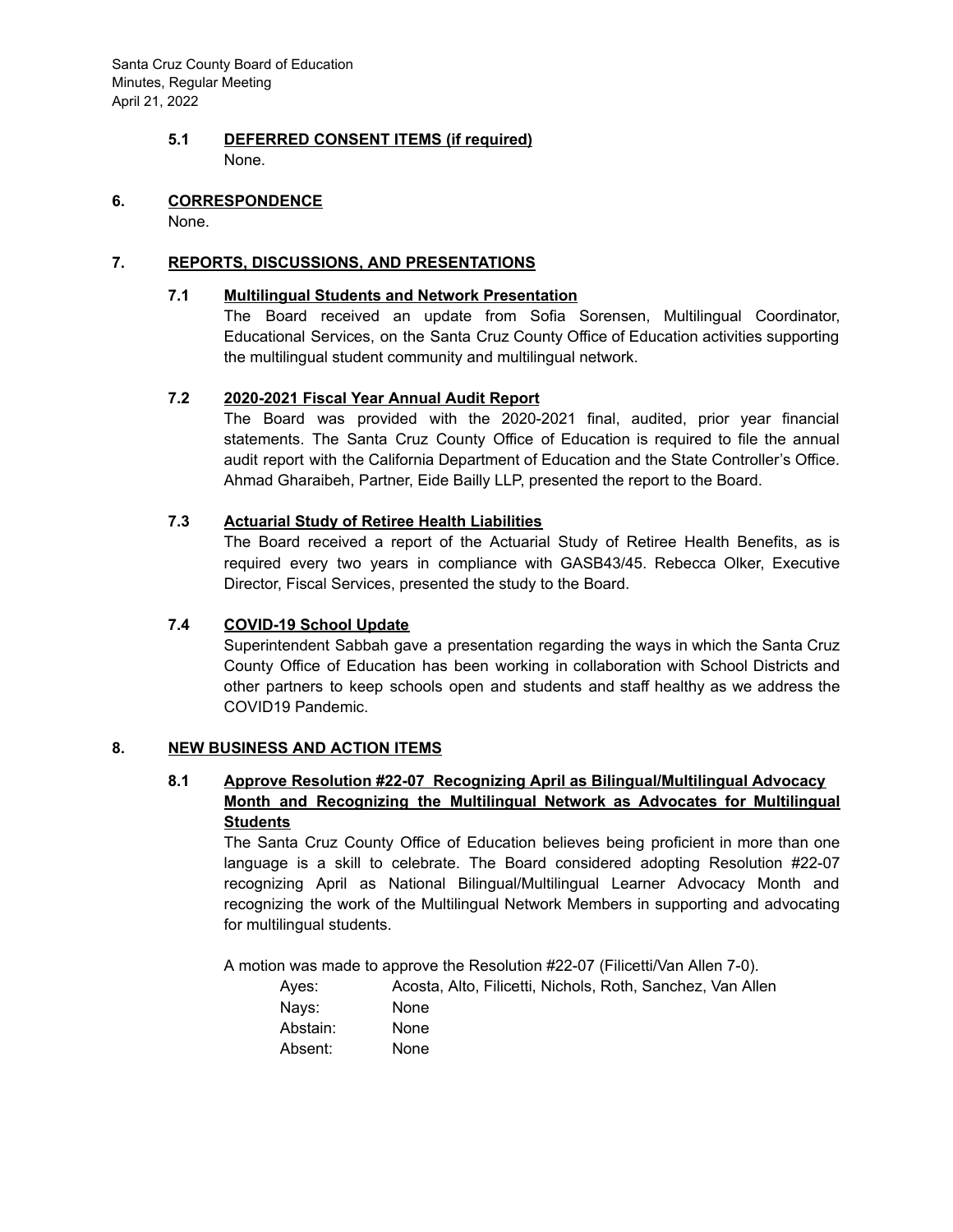# **8.2 Approve Resolution #22-08 Proclaiming May 2-6, 2022 For Flying the Rainbow Flag and Honoring Harvey Milk Day**

Harvey Milk Day was established by the California legislature and signed into law by Governor Arnold Schwarzenegger in 2009. Harvey Milk was the first openly gay elected official in the history of California. The Santa Cruz County Office of Education celebrates Harvey Milk Day and invites all educational institutions, organizations, companies and individuals across Santa Cruz to fly the rainbow flag from May 2-6, 2022 in honor of Harvey Milk Day, and encourages teachers to teach lessons about LGBTQ+ history during this week in their classrooms aligned with the State History Framework.

A motion was made to approve the Resolution #22-08 (Van Allen/Filicetti 7-0).

| Aves:    | Acosta, Alto, Filicetti, Nichols, Roth, Sanchez, Van Allen |
|----------|------------------------------------------------------------|
| Navs:    | None                                                       |
| Abstain: | <b>None</b>                                                |
| Absent:  | None                                                       |

# **8.3 Approve Resolution #22-09 In Recognition of National Child Abuse Prevention Month**

Each year, millions of reports of child abuse are reported to child protective services in the U.S. The Board considered adoption of Resolution #22-09.

A motion was made to approve the Resolution #22-09 (Filicetti/Acosta 7-0).

| Aves:    | Acosta, Alto, Filicetti, Nichols, Roth, Sanchez, Van Allen |
|----------|------------------------------------------------------------|
| Navs:    | <b>None</b>                                                |
| Abstain: | <b>None</b>                                                |
| Absent:  | None                                                       |

# **8.4 Adopt Resolution #22-10 In Support of Day of the Teacher**

Education Code, Section 372229(a), specifies the Second Wednesday in May as the Day of the Teacher, a day having special significance. All public schools and educational institutions are encouraged to observe those days, and, specifically on the Day of the Teacher, conduct exercises commemorating and directing attention to the teachers and the teaching profession.

A motion was made to approve the Resolution #22-10 (Van Allen/Alto 7-0).

| Ayes:    | Acosta, Alto, Filicetti, Nichols, Roth, Sanchez, Van Allen |
|----------|------------------------------------------------------------|
| Navs:    | <b>None</b>                                                |
| Abstain: | <b>None</b>                                                |
| Absent:  | <b>None</b>                                                |
|          |                                                            |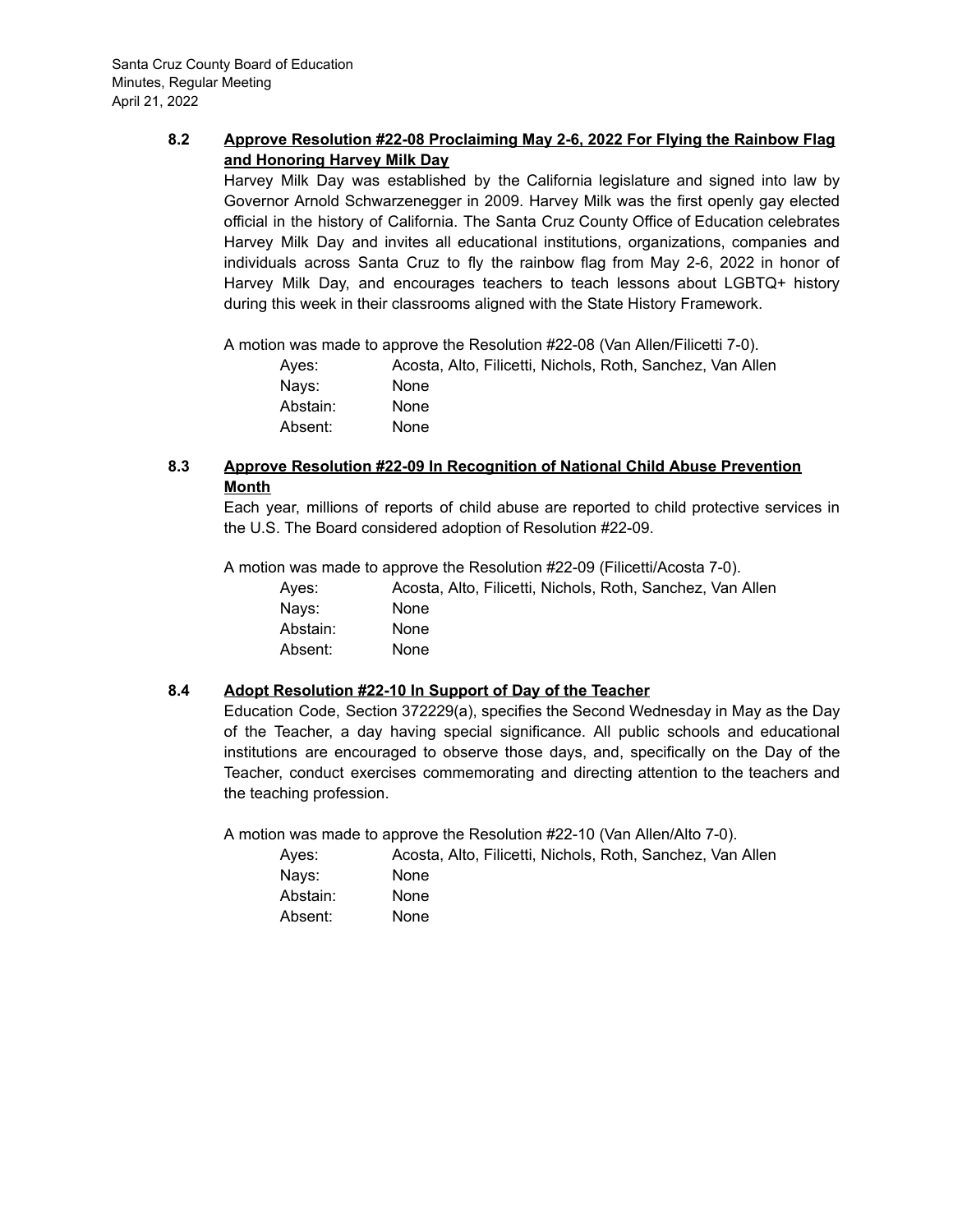### **8.5 Adopt Resolution #22-11 In Support of Classified Employees Week**

California Senate Bill 1552, passed in 1984, decreed the third full week in May as California School Employees' Week in official recognition of the services and dedication of classified school employees. The Board is asked to adopt Resolution #22-11.

A motion was made to approve the Resolution #22-11 (Filicetti/Roth 7-0).

| Aves:    | Acosta, Alto, Filicetti, Nichols, Roth, Sanchez, Van Allen |
|----------|------------------------------------------------------------|
| Navs:    | <b>None</b>                                                |
| Abstain: | <b>None</b>                                                |
| Absent:  | <b>None</b>                                                |

## **8.6 Approve Resolution #22-12 Ordering an Election (Santa Cruz County)**

Trustee Area terms for areas 1, 2, and 7 expire this November. The Board will be asked to adopt Resolution #22-12 Ordering an Election, requesting County Elections to Conduct the election, and requesting the consolidation of the election, and specifications of the election order in Santa Cruz County.

A motion was made to approve the Resolution #22-12 (Filicetti/Van Allen 7-0).

| Aves:    | Acosta, Alto, Filicetti, Nichols, Roth, Sanchez, Van Allen |
|----------|------------------------------------------------------------|
| Navs:    | <b>None</b>                                                |
| Abstain: | <b>None</b>                                                |
| Absent:  | None                                                       |

### **8.7 Schedule a Special Board Meeting to conduct a Board Self-Evaluation**

The Board was asked to consider scheduling a Special Board Meeting on Saturday June 11, 2022 to conduct a Board Self-Evaluation with Luan Rivera, CSBA facilitator.

A motion was made to schedule a Special Board Meeting on June 11, 2022 (Filicetti/Van Allen 7-0).

| Aves:    | Acosta, Alto, Filicetti, Nichols, Roth, Sanchez, Van Allen |
|----------|------------------------------------------------------------|
| Navs:    | <b>None</b>                                                |
| Abstain: | <b>None</b>                                                |
| Absent:  | None                                                       |

## **8.8 Schedule a Special Board Meeting to Comply with the Local Control Accountability Plan (LCAP) Requirements**

The Board was asked to consider scheduling a Special Board Meeting on Thursday June 30, 2022, to comply with Education Code 52062(b)(2), which requires the Board to adopt an LCAP or annual update to the LCAP in a public meeting after, but not the same day as, the public hearing.

A motion was made to schedule a Special Meeting on June 30, 2022 (Filicetti/Roth 7-0).

| Aves:    | Acosta, Alto, Filicetti, Nichols, Roth, Sanchez, Van Allen |
|----------|------------------------------------------------------------|
| Navs:    | None                                                       |
| Abstain: | <b>None</b>                                                |
| Absent:  | None                                                       |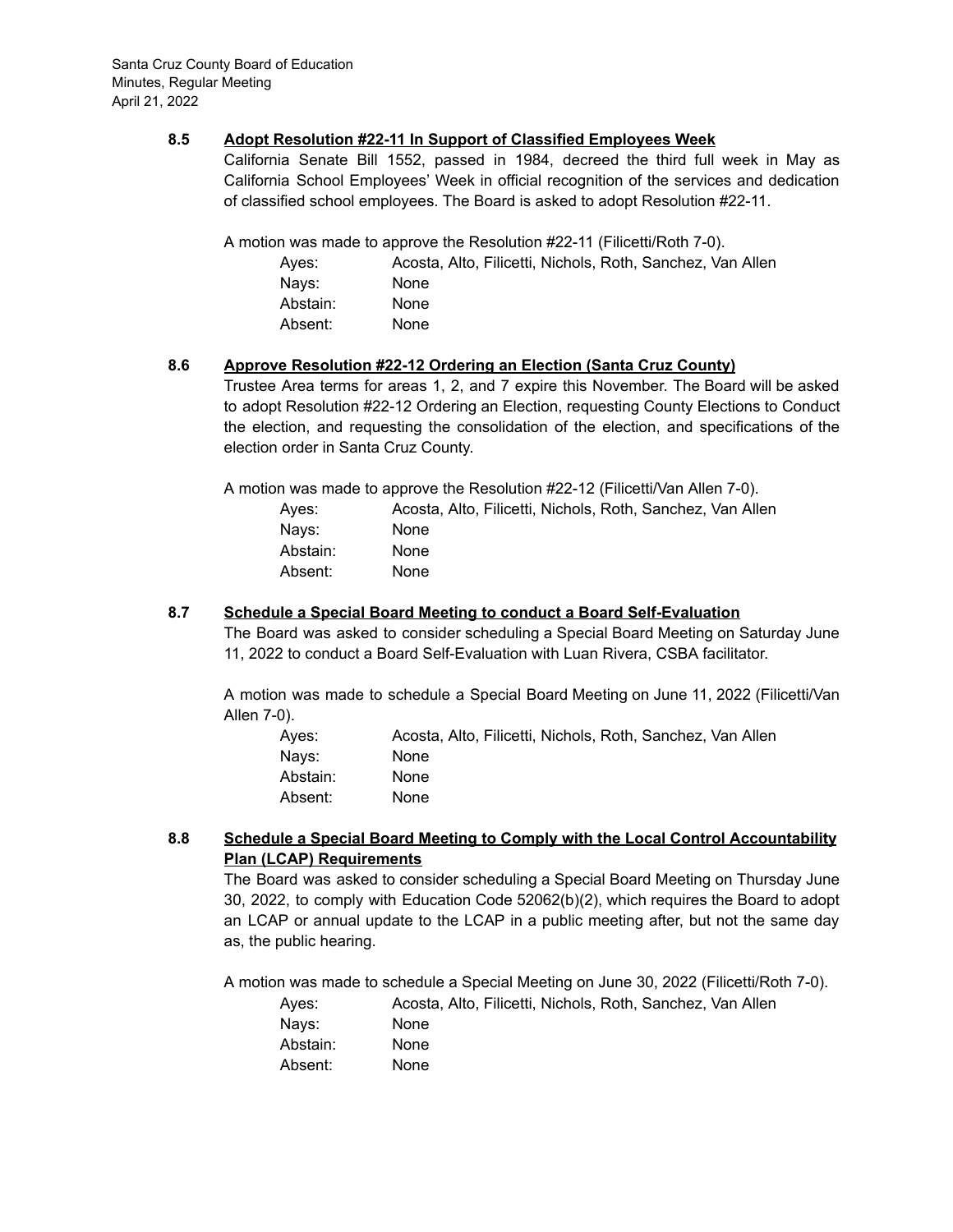# **8.9 Approve Resolution #22-13 Certification and Approval of Applications for Eligibility Determination and Funding in the School Facility Program When Bond Authority is Exhausted**

The Santa Cruz County Office of Education has determined that school facilities within the Santa Cruz County Office of Education need to be constructed and/or modernized, as applicable. The Santa Cruz County Office of Education is in support of submitting these applications under the SFP or any future State school facilities program under the conditions described in the resolution.

A motion was made to approve Resolution #22-13 (Van Allen/Alto 7-0).

| Aves:    | Acosta, Alto, Filicetti, Nichols, Roth, Sanchez, Van Allen |
|----------|------------------------------------------------------------|
| Navs:    | <b>None</b>                                                |
| Abstain: | <b>None</b>                                                |
| Absent:  | None                                                       |

# **8.10 Discussion and Possible Approval of Resolution #22-14 Authorizing Continued Use of Remote Teleconferencing Provisions Pursuant to AB 361 and Government Code section 54953**

Consistent with Government code section 54953, on March 17, 2022, the County Board of Education adopted Resolution #22-06, finding that meeting in person would present imminent risks to the health or safety of attendees.

The County Board of Education discussed and considered adopting Resolution #22-14, to make a finding after reconsidering the state of emergency, that the current circumstances meet the requirements of AB 361 and Government Code section 54953 for the Board to continue conducting meetings remotely.

A motion was made to approve Resolution #22-14 (Filicetti/Nichols 7-0).

Ayes: Acosta, Alto, Filicetti, Nichols, Roth, Sanchez, Van Allen Nays: None Abstain: None Absent: None

# **9. SUPERINTENDENT'S REPORT**

Superintendent Sabbah provided an update on activities and matters of interest.

## **10. TRUSTEE REPORTS (3 minutes each)**

#### Trustee Filicetti

Once a month – Santa Cruz Operational Call on COVID-19/vaccine distribution, wildfire season and emergency prep, and CZU Fire recovery.

March 24 – Participated in EdSource's Roundtable on Declining enrollment: What can the Legislature and districts do to soften the impact?

March 30 – Actively promoting Inside Education

She will be going to elementary schools in her district with fellow Trustee Alto and giving out copies of Trustee Alto's book.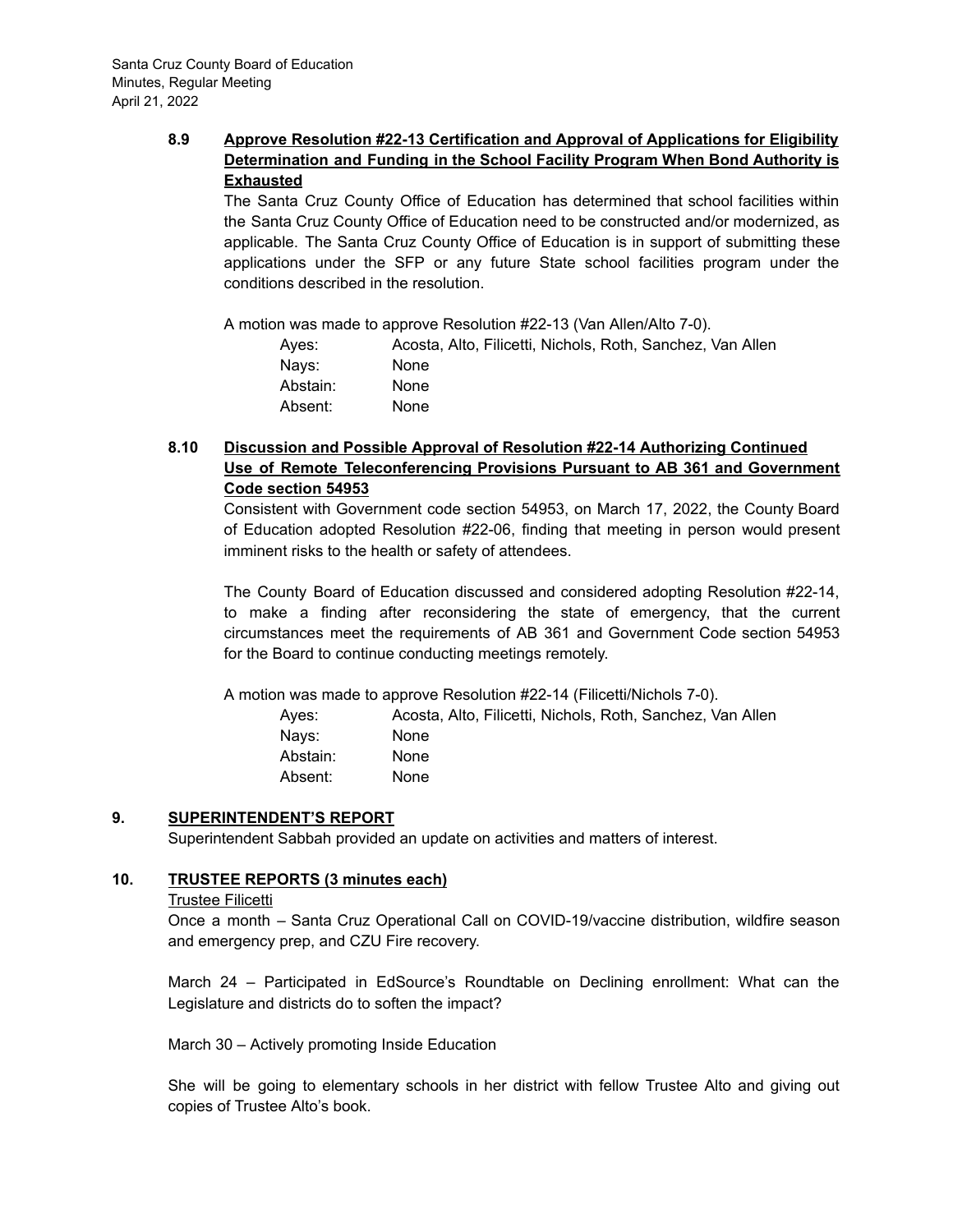Santa Cruz County Board of Education Minutes, Regular Meeting April 21, 2022

#### Trustee Alto

She is working on delivering her books to different elementary schools. She thanked everyone for their support on her journey.

She will be visiting Pacific Collegiate School Campus and attending the Charter School Subcommittee meeting tomorrow.

Trustee Acosta He had no report to share.

Trustee Nichols She attended the Board of Supervisors' Candidates Forum.

She worked on the resolutions for this Board meeting.

She attended a Santa Cruz City Forum on electing council members by district.

#### Trustee Van Allen

He will be working with the policy committee to approve more policies. He shared that he will be taking less of a leadership role in the committee due to personal hardships.

#### Trustee Roth

March 21 – Santa Cruz County Office of Education Budget Committee Meeting

March 24 – Participated in EdSource's Roundtable on Declining enrollment: What can the Legislature and districts do to soften the impact?

April 12 – Participated in the Chicanx/Latinx Ethnic Studies Lecture Series

#### President Sanchez

He attended the UCSC Community Tour.

He also participated in the COE Science Fair as a judge.

He also participated in the Santa Cruz County Office of Education Budget Committee Meeting.

### **11. AD HOC/STANDING COMMITTEE REPORTS/ACTIONS**

#### **12. SCHEDULE OF MEETINGS AND UPCOMING EVENTS**

2nd Annual Youth-Led Santa Cruz County Environmental Action Summit April 22, 2022 9:30am- 2:00pm Harvey West Park, 326 Evergreen Street, Santa Cruz

Santa Cruz County Board of Education Regular Meeting May 19, 2022 4:00 p.m.